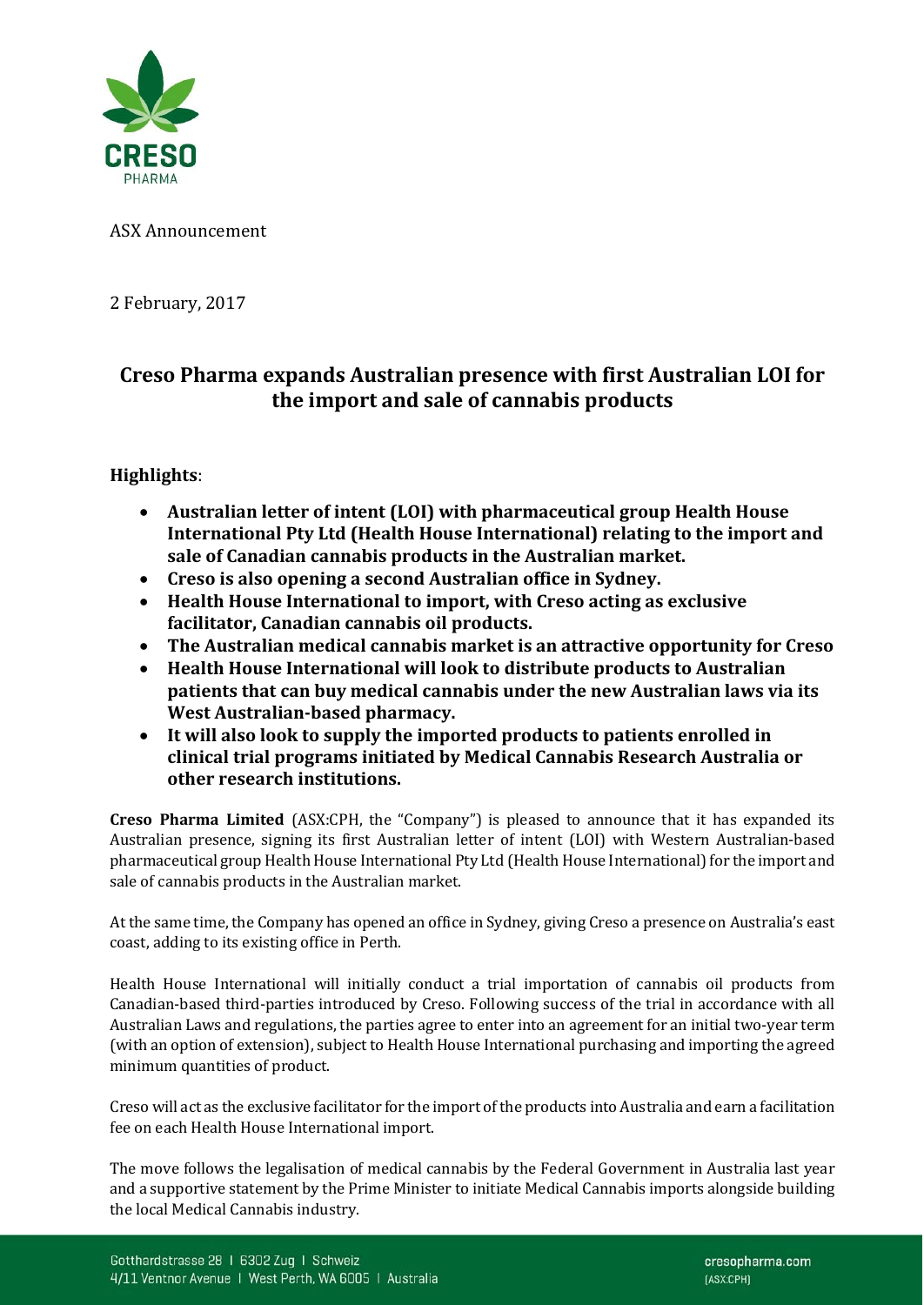

Under the federal scheme, patients with a valid prescription can possess and use medicinal cannabis products provided the supply has been authorised under the Therapeutic Goods Act and relevant state and territory legislation. The changes put medical cannabis in the same category as restricted medicinal drugs such as morphine.

The Australian medical cannabis market represents an attractive market opportunity for Creso.

Once imported, Health House International will look to distribute products to Australian patients that can buy medical cannabis under the new Australian laws via its West Australian-based pharmacy and through the regulated national distribution chains. Health House International will also look to supply products to patients enrolled in clinical trial programs initiated by Medical Cannabis Research Australia or other research institutions.

"We look forward to facilitating the import of these Canadian cannabis oil products into Australia which is an exciting development for Creso and for the local medical cannabis market," said Creso Pharma CEO and Co-Founder, Dr. Miri Halperin Wernli.

Health House International Director and Perth based pharmacist Paul Mavor added:"We are excited to be working with Creso and importing some of the first sophisticated medical cannabis products into Australia. Cannabis-based medicine is being researched for a few conditions where there are no other treatment options".

---END---

### **Investor Enquiries:** Media **Enquiries:**

Gabriella Hold Harrison Polites M: 0411 364 382<br>E: gabriella.hold@mcpartners.com.au

### **Corporate Queries:**

EverBlu Capital Level 39, Aurora Place 88 Phillip Street, Sydney, NSW 2000 [E: info@everblucapital.com](mailto:info@everblucapital.com) P: +61 2 8249 0000

E: harrison.polites@mcpartners.com.au